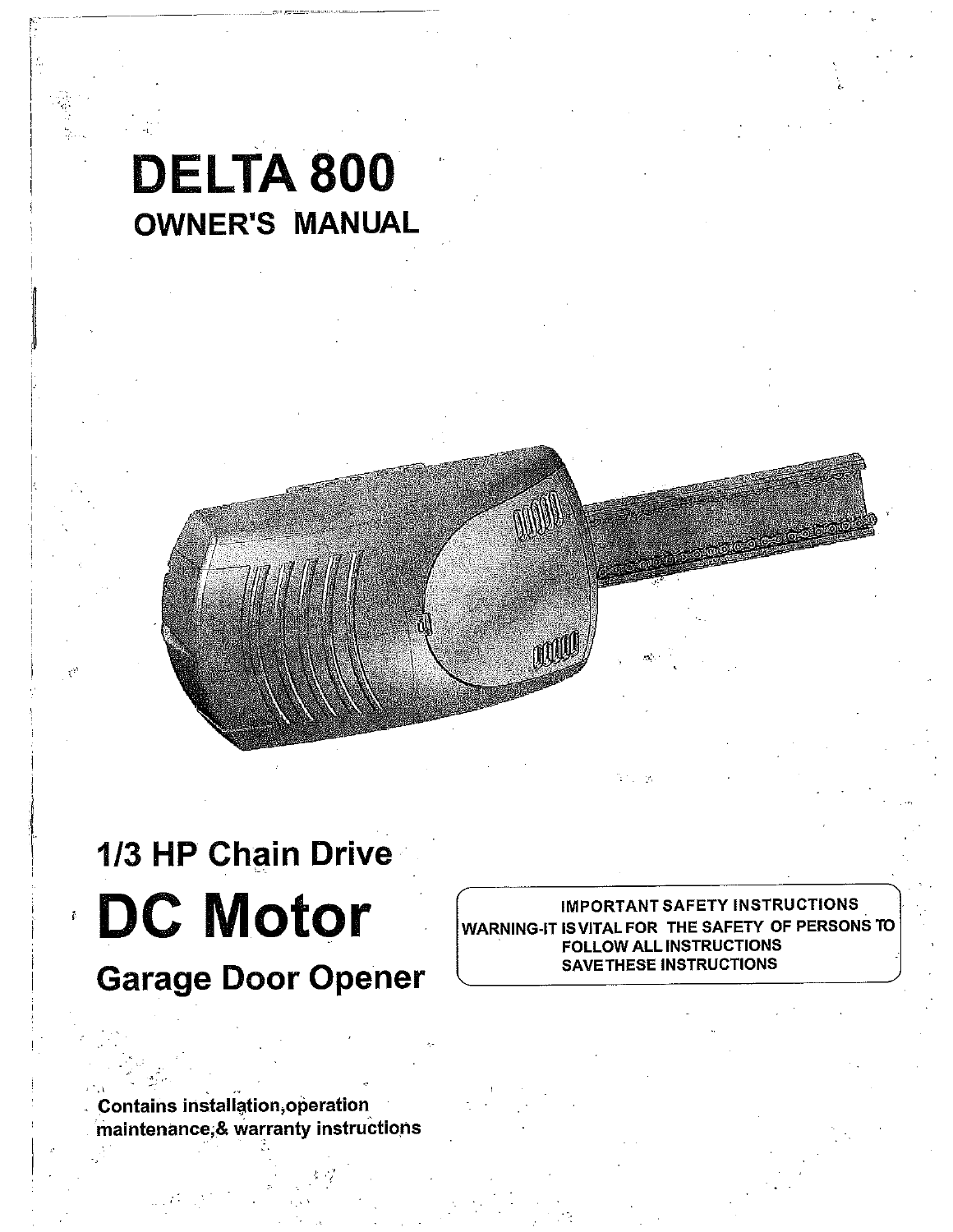### **TABLE OF CONTENTS**

| Paragraph    | <b>TITLE</b>                                   | <b>PAGE</b>             |
|--------------|------------------------------------------------|-------------------------|
| 1            |                                                | 1                       |
| 2            |                                                | $\mathbf{1}$            |
| 3            |                                                | $\mathbf{1}$            |
| 4            |                                                | $\overline{2}$          |
| 4.1          |                                                | 3                       |
| 5            |                                                | $\overline{4}$          |
| 5.1          |                                                | $\overline{\mathbf{4}}$ |
| 5.2          |                                                |                         |
| 5.2.1        |                                                | 6                       |
| 5.3          |                                                |                         |
| 5.4          |                                                | -6                      |
| 5.5          | ASSAMBLY OPENER HEAD UNIT WITH RAIL ASSEMBLY 7 |                         |
| 5.5.1        |                                                |                         |
| 5.6          |                                                |                         |
| 5.7          |                                                | 9,10                    |
| 5.8          |                                                |                         |
| 5.9          |                                                |                         |
| 5.10         |                                                | $12 \frac{1}{3}$        |
| 5.10.1       |                                                | 12,13                   |
| 5.11         |                                                | 14                      |
| 5.12.1       |                                                | 15                      |
| 5.12.2       |                                                | 15                      |
| 5.13         |                                                | 15                      |
| 5.14         |                                                | 15                      |
| $\cdot$ 5 15 |                                                | 15                      |
| 5.16.1       |                                                | 15                      |
| 5.16.2       |                                                | 16                      |
| 5.16.3       |                                                | 16                      |
| 5.16.4       |                                                | 16                      |
| 6            |                                                | 17                      |
| 6.1          |                                                | $\sqrt{17}$             |
| 7            |                                                | 17                      |

TROUBLESHOOTING .................................................................. 19,20

8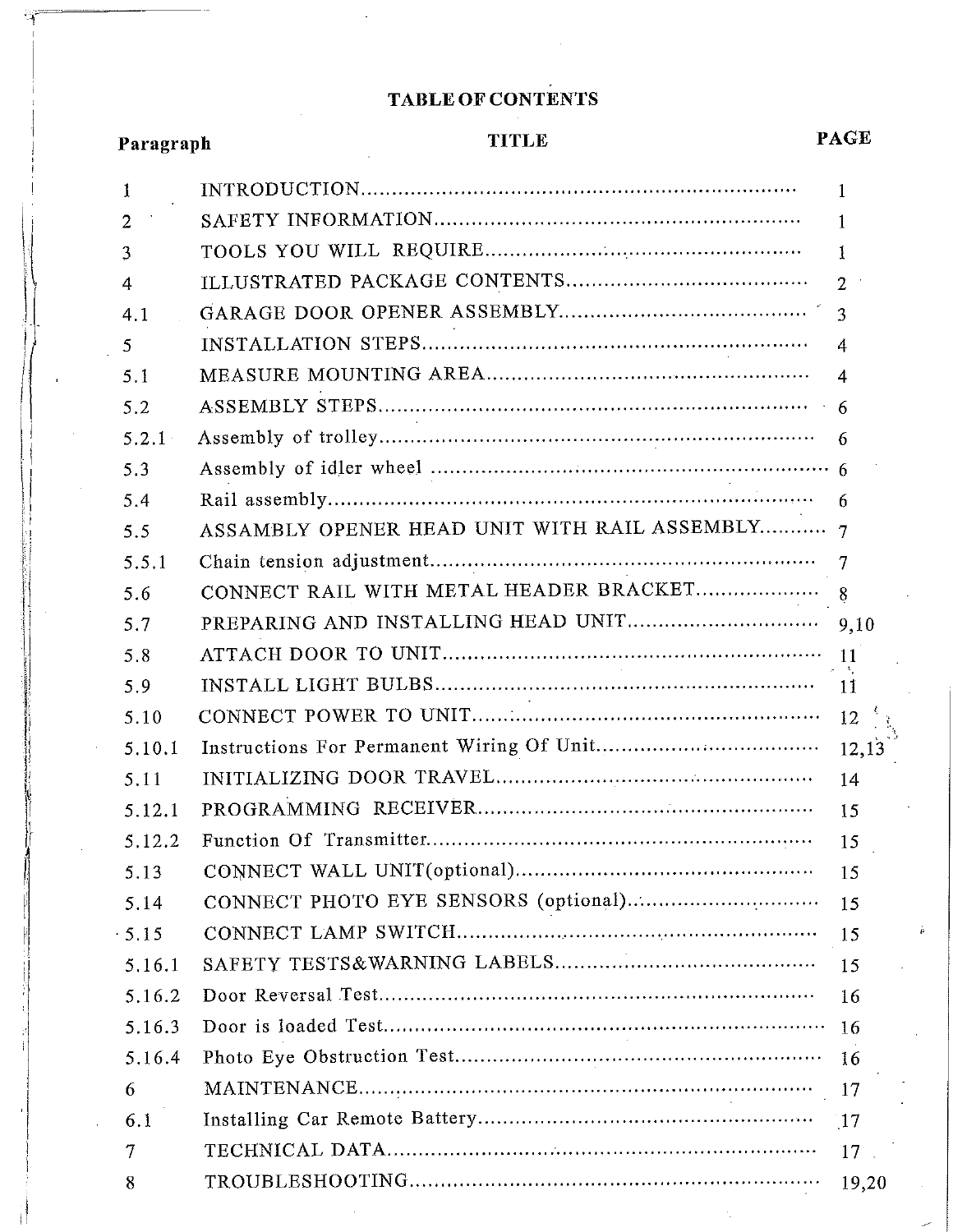#### **1. INTRODUCTION**

Congratulations on purchasing this Garage Door Opener, the most innovative opener available today. This opener is designed to provide smooth, quiet operation, resulting in extended life of your opener and door. The streamlined, aesthetically pleasing, user-friendly design of the opener and accessories are designed to further compliment your home. The. drive system delivers controlled power only as needed by your particular door. Advanced technology results in the opener being capable of easily moving almost any properly balanced residential garage door, and at the same time providing state-of-the-art safety features to detect obstructions and to stop and reverse the door, thus helping to protect persons and property near the door.

The accessories, one of which is included With the opener, are designed to allow customization to compliment anyone's home access needs, and to provide the level of convenience and security desired.

#### **SAVE THIS MANUAL**

This manual is essential to the safe and proper installation, operation and maintenance of your opener. Read and follow all guidelines and operating instructions before the first use of this product. Store this manual in a safe, accessible location.

#### **2. SAFETY INFORMATION**

This "Warning" symbol, as shown, will alert you to the possibility of serious injury or death upon noncompliance of the corresponding instructions.

During set-up and use of your opener, there is a hazard of electrical shock or mechanical danger. Please read and follow these instructions carefully.



The symbol with a "Caution", as shown, will alert you to possible damage to your garage door, opener or Personal property.



#### **3. TOOLS YOU WILL REQUIRE**

During assembly and installation of your opener the following tools will be required:

- ® Stepladder
- <sup>®</sup> Carpenters Level
- e Tape Measure
- ® Pencil
- ¯ Drill
- o Pliers
- **•** Screw Driver (Phillips and flat head)
- ~ Adjustable wrench
- ® Locking pliers
- ® 3/8 & 5/16 -inch sockets, wrench and open-end wrenches
- $\bullet$  3/16, 5/16 and 5/32-inch drill bits.

#### **NOTE**

**It is recommended that proper eye protection (safety glasses) be worn during opener installation.**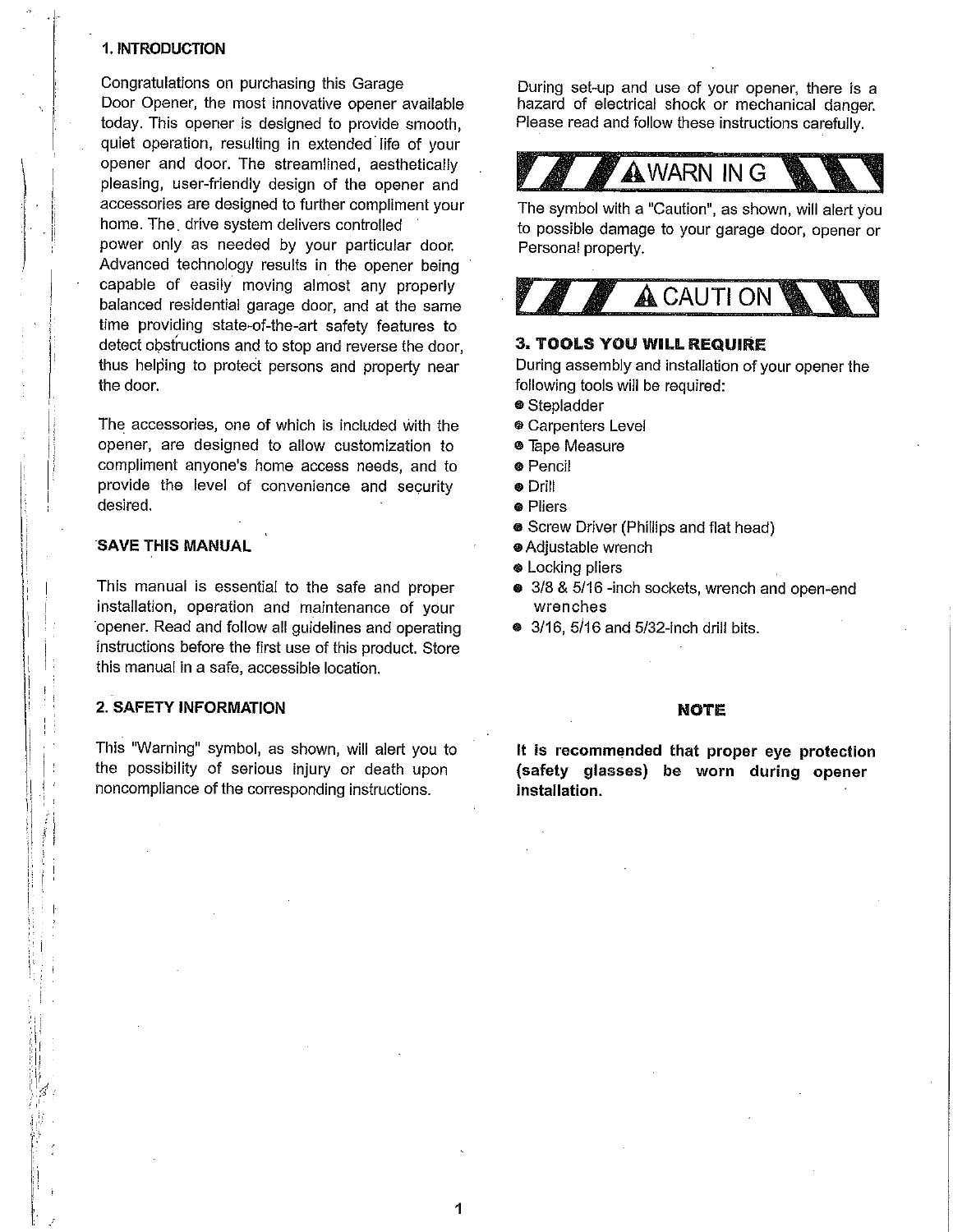#### **4. ILL STRATED PACKAGE CONTENTS**

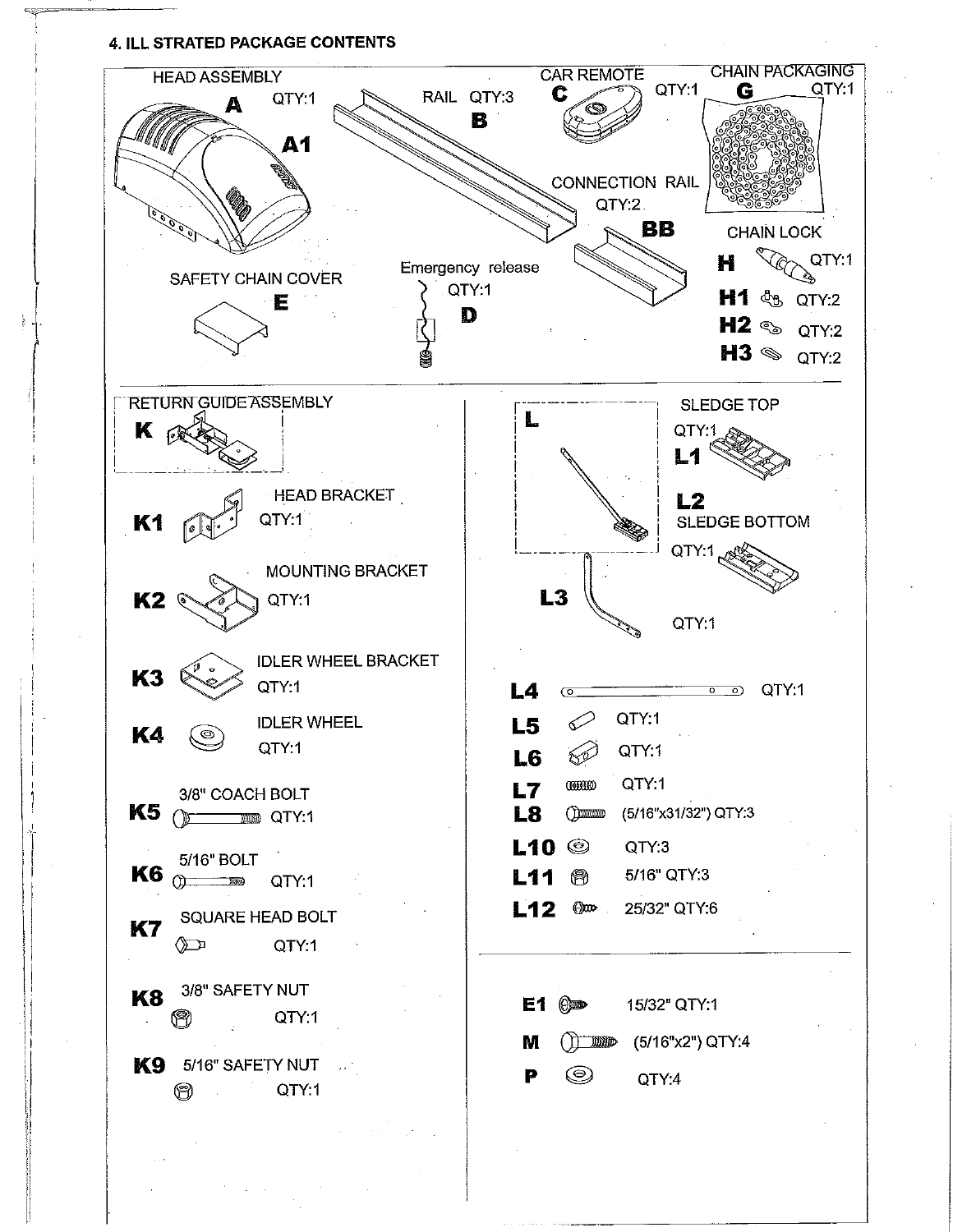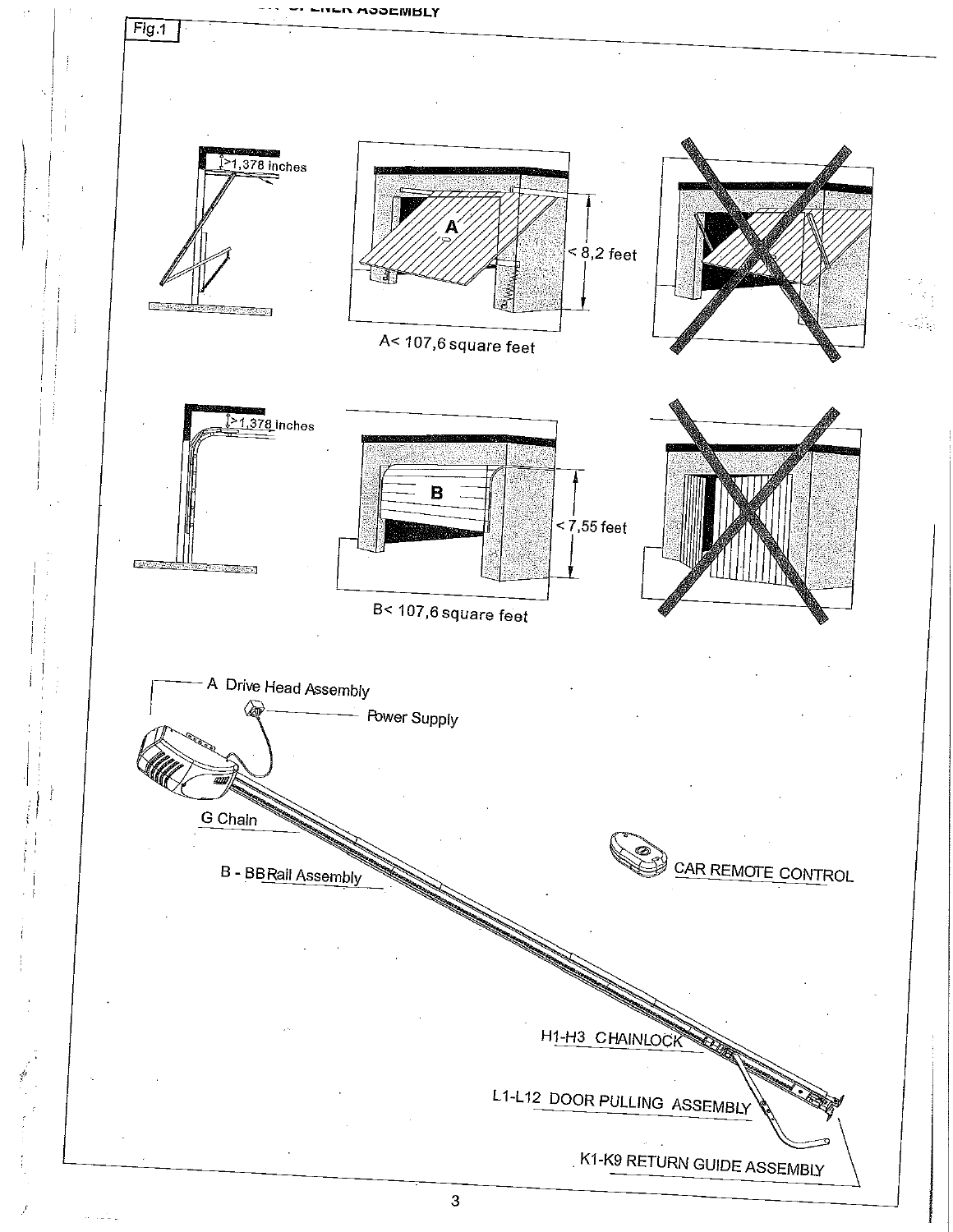#### **5. INSTALLATION STEPS**

Following the detailed steps listed in this manual will ensure the proper and safe operation of your new garage door opener.

Before you installing the drive: Disable locks.

Remove all unnecessary ropes or chains and disable any equipment which is not needed after installation of the drive.

Check that the door is in good mechanical Condition and correctly balanced,and that it opens and closes properly.

- Complete the following test to make sure your garage door is balanced and is not sticking or binding:
- Lift the door about halfway. Release the door. If balanced, it should stay in place, supported entirely by its springs.
- Raise and lower the door to see if there is any binding or sticking.

## AWARNINGA

**INCORRECT INSTALLATION CAN LEAD TO SEVERE INJURY,** FOLLOW ALL **INSTALLATION INSTRUCTIONS.**

## AWARNINGA

To prevent possible serious injury or death:

Always call a trained door systems technician if garage door binds, sticks, or is out of balance. An unbalanced garage door may not reverse when required.

Never try to loosen, move or adjust garage door, door springs, cables, pulleys, brackets or their hardware, all of which are under extreme spring tension.

Disable all locks and remove all ropes connected to garage door before installing and operating garage door opener to avoid entanglement.

#### **5.t MEASURE MOUNTINGAREA**

Before assembling your unit, the mounting point of /our header bracket must be measured and marked.



Ensure the support structure is sound. Installing unit to an unsound structure may result in failure of operation, may damage personal property and could cause serious injury or death.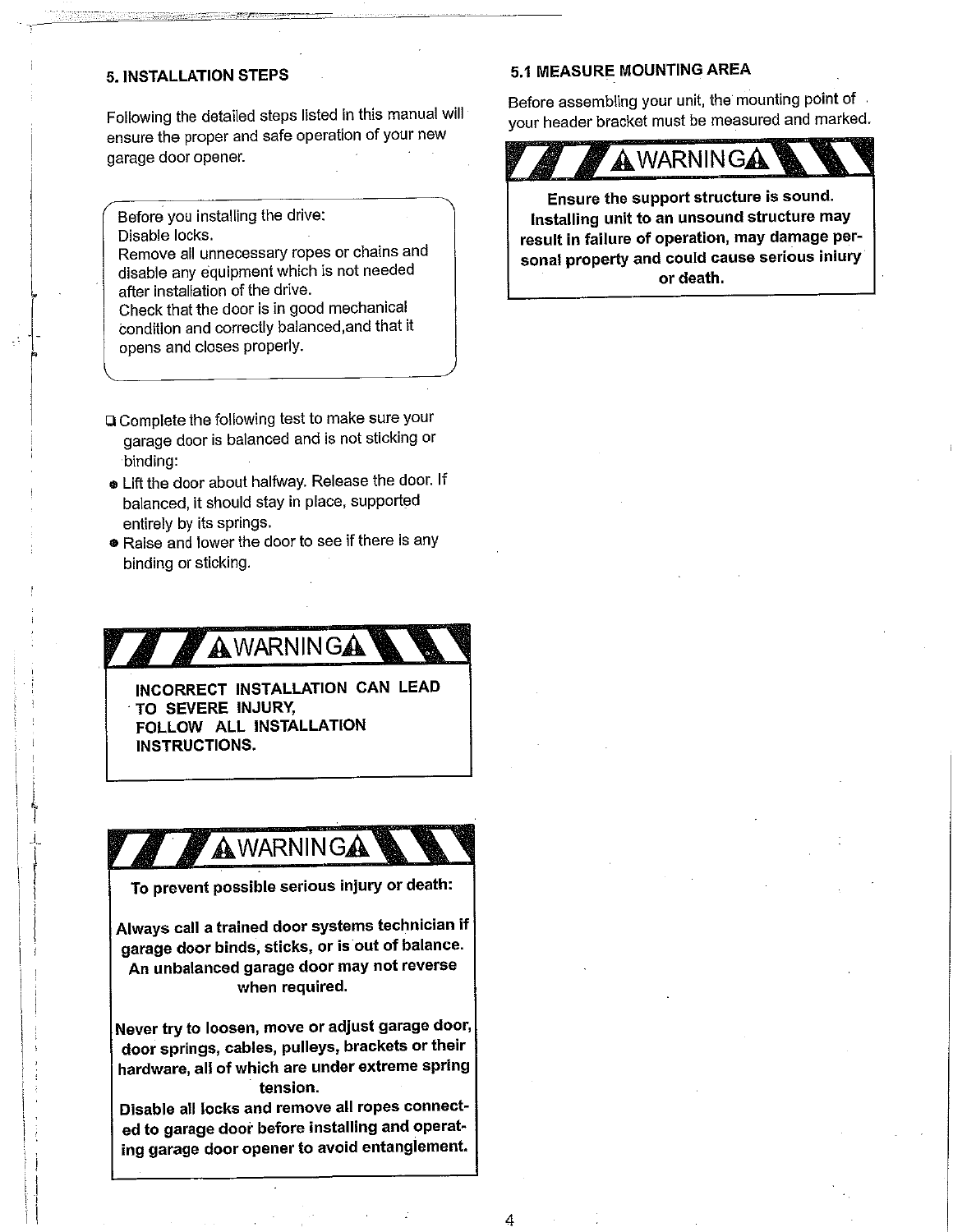## **IMPORTANT SAFETY INSTRUCTIONS**

**NARNING A** 

## **TO REDUCE THE RISK OF SEVERE INJURY OR DEATH:**

### **1. READ AND FOLLOWALL INSTALLATION INSTRUCTIONS.**

- 2. Never let children operat or play with door controls. Keep the remote control away from children.
- 3. Always keep the moving door in sight and away from people and objects until it is completely closed.

NO ONE SHOULD CROSS THE PATH OF THE MOVING DOOR.

- 4. Test dooropener monthly. Thegarage door MUST reverse on contact with a ~1-1/2 inch high object (or a 2 by4 board laid flat)on the floor. After adjusting force or the limit of travel, retest the door opener. Failure to adjust the opener properly increases the risk of severe injury or death.
- . 5. For products having an emergency release onlywhen the door is closed. Use caution when using this release with the door open. Weak broken springs are capable of increasing the rate of door closure and increasing the risk of severe injury or death.
- ¯ 6. KEEP GARAGE DOORS PROPERLYBALANCED. See'owner's manual. An improperly balanced door increases the risk of severe injury or death. Have a qualified service person make repairs to cables, spring assemble, and other hardware:

5

7. SAVE THESE INSTRUCTIONS.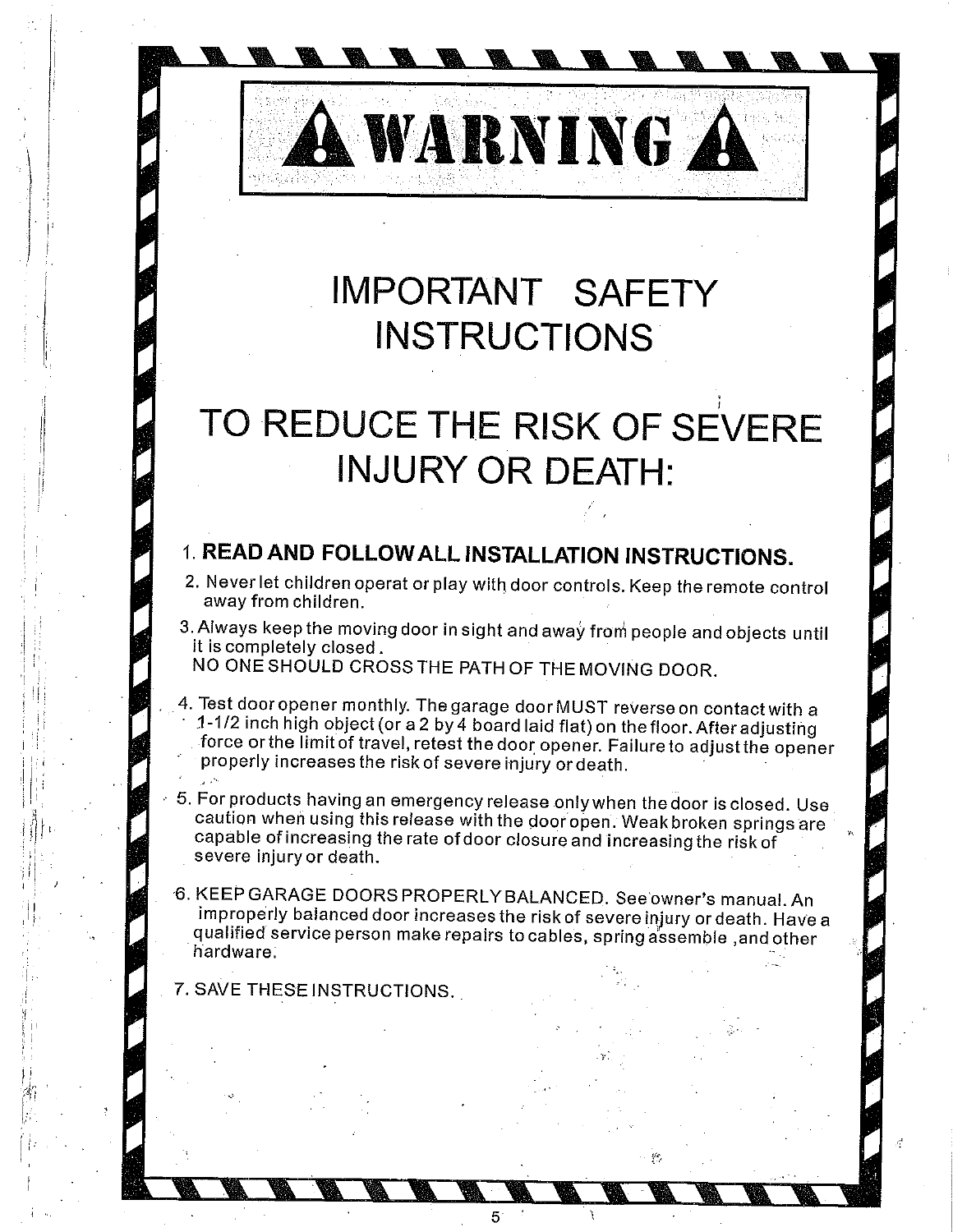#### **5.2 ASSEMBLY STEPS**

#### **5.2.1 Assembly of trolley**

- 1. Push the pin L5 into the bore hole of the straight door arm L4 and fit the subassembly in the slot of the trolley bottom part L2 (see Figure 2).
- 2.The spring L7 and the square pin L6 are placed together in the provided opening of the trolley bottom part L2. For hole and concave face position (see Figure 2).
- 3.Place the trolley top part L1 on the trolley bottom part L2. Take care to push the straight part of the factory fitted emergency release leverage arm into the hole of the square pin L6.
- 4. Trolley top part L1 and bottom part L2 are joined together and secured with 6 selftapping screws L12.
- 5.Attach the curved door arm L3 to the straight door arm L4 with the screws L8, the washers L10 and the safety nuts L11.

#### **5.3 Assembly of idler wheel**

 $\Box$  Push the coachbolt K5 through the idler wheel holder K3, make sure, the square of K5 fits proper in the square opening of K3. Afterwards place the idler wheel K4 in the bracket K3 and fixate with the clevis pin K7 (see figure 3).

#### **5.4 Rail assembly**

- $\Box$  Slide the rail parts B (3x) and BB (2x) together as shown in figure 4.
- $\Box$  insert the trolley L in the rail, so that the emergency release and the straight door arm L4 are on the rail side opening.

 $\clubsuit$  caution Ensure, that the trolley L glides smoothly in the rail, before inserting the chain.

 $\Box$  Remove chain G from wrapping. Pull the end of chain G through the left hole in the trolley  $L$ , around the idler wheel K4, through the right hole in the trolly L towards the opposite rail end, than form a loop and bring the chain G back towards the trolley L. Connect both ends of the chain G with the connection link (H1 and H2) , the spring clip (H3) and retainer H (see figure 5).

**The chain G is factory greased. Avoid any dirt or foreign matter sticking to the chain. This could lead to malfunction.**

**A** CAUTION







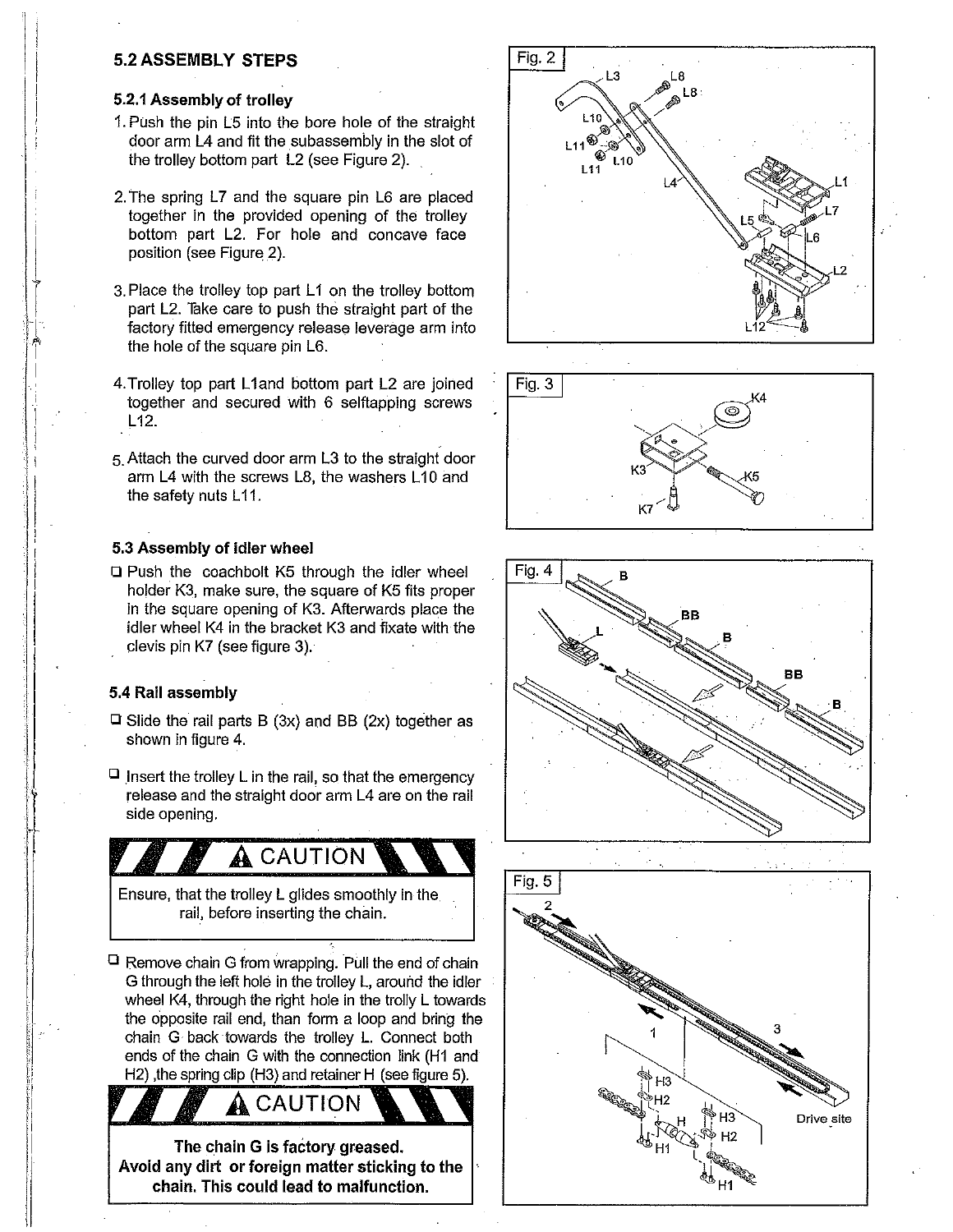#### 5.5 ASSEMBLY OPENER HEAD UNIT WITH RAIL ASSEMBLY



**Make sure that the chain connector H is on the left side of the rail.**

- After that shift the idler wheel unit into the rail so that the head of the pin K7 points towards the closed side of the rail.
- $\Box$  Take the opposite chain side to the opener head unit. Fit the chain around the chain sprocket of the drive. The shift the rail in the brackets on the base plate of the opener head. (see figure 6).
- Pull the idler wheel unit towards the rail end. Check, that the chain is clean and on the chain sprocket of the drive.
- Push the bracket K2 on to the coachbolt K5. Put the nut K8 on the coachbolt K5 and begin to tension up the chain unit by turning the nut K8 as shown in figure 7.

5.5.1 Chain tension adjustment

 $\square$  Adjust the tension on the chain, until the chain can only be pushed together to  $0,2$  inch about the middle of the rail. (see figure 8).



**Improper tension on the chain may cause a failure during use. /**

For your safety attach the chain sprocket cover E. securing the cover E with the selftapping screw El. (see figure 9).

7







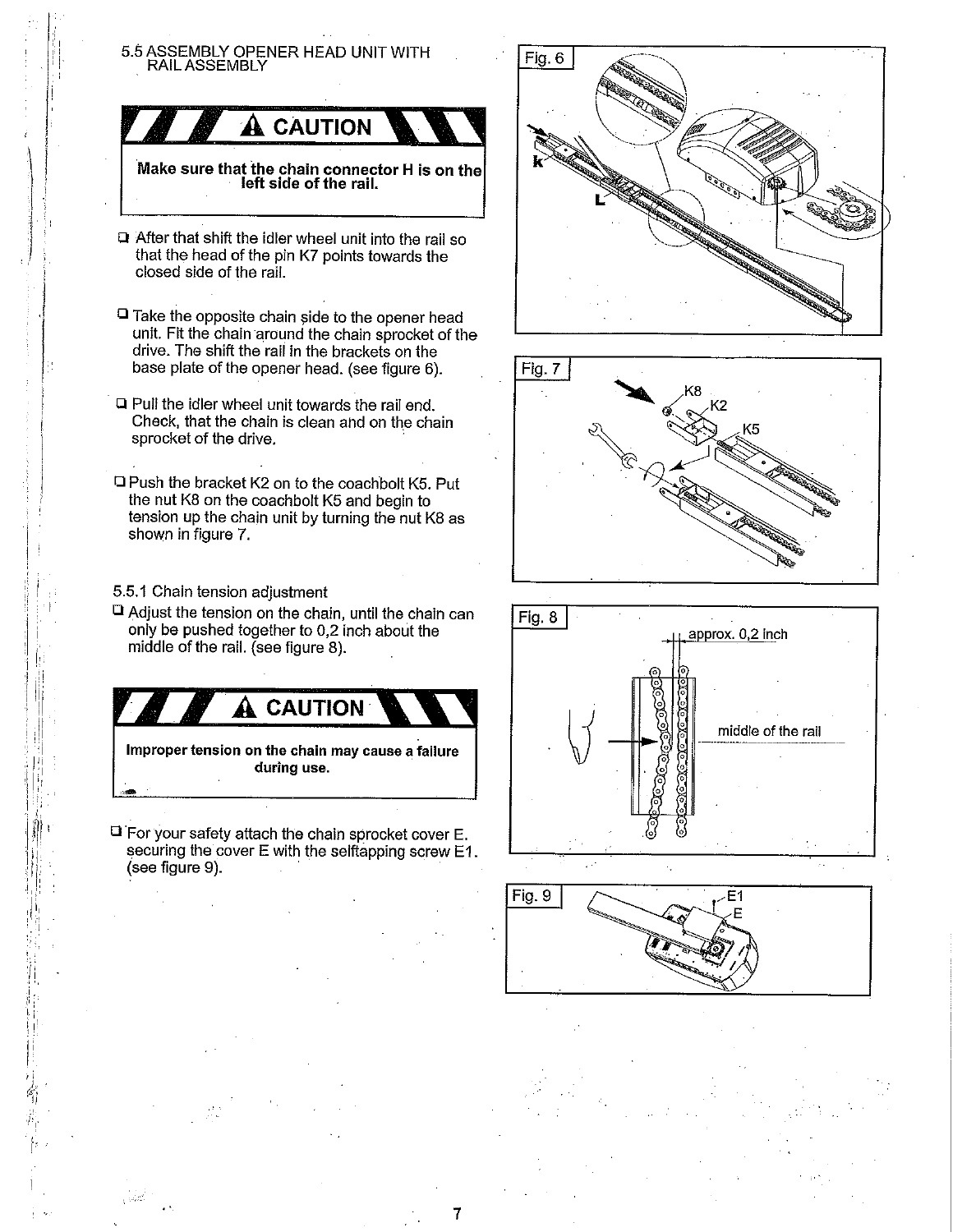#### **5.6 CONNECT RAIL WITH METAL HEADER BRACKET**

- Q Measure from top of door to garage door floor, and record this distance as shown in Fig.10.
- **Q** Locate horizontal mounting point by measuring the overall distance between both garage door track assemblies. Halve the overall measurement ,and mark the header above the door.
- **Using the distance recorder above (highest travel** point);add 3 to 6 inches. Mark this height on your header as shown in Figure 11.
- Utilizing thevertical and horizontal marks created above. Locate the metal header bracket on the centerline of both the horizontal andvertical markings. Markthe mounting locations on the header through the mounting holes, located in the metal header bracket, for lag screw insertion.
- Drill 3/16-inch piiot holes into the header. Mount metal header bracket using the provided 5/16-inchX2 -inch lag screws(2pcs) and 5/16-inch lock washer(2pcs) as shown in Figure 11. Then tighten lag screws.
- Place operator head unit on a protective surface or the packing material slightly off the floor as shown in Figure 12.
- Lift opposite end of rail and center it in the metal header bracket K1 (see Figure 13).
- $\Box$  Align bracket K2 mounting holes with corresponding metal header bracket K1 holes asshown in Figure 11. Using provided hardware, insert bolt K6through header bracket and turn the safety nu{ so tight, that the unit is just able to turn(see Fig.13).







8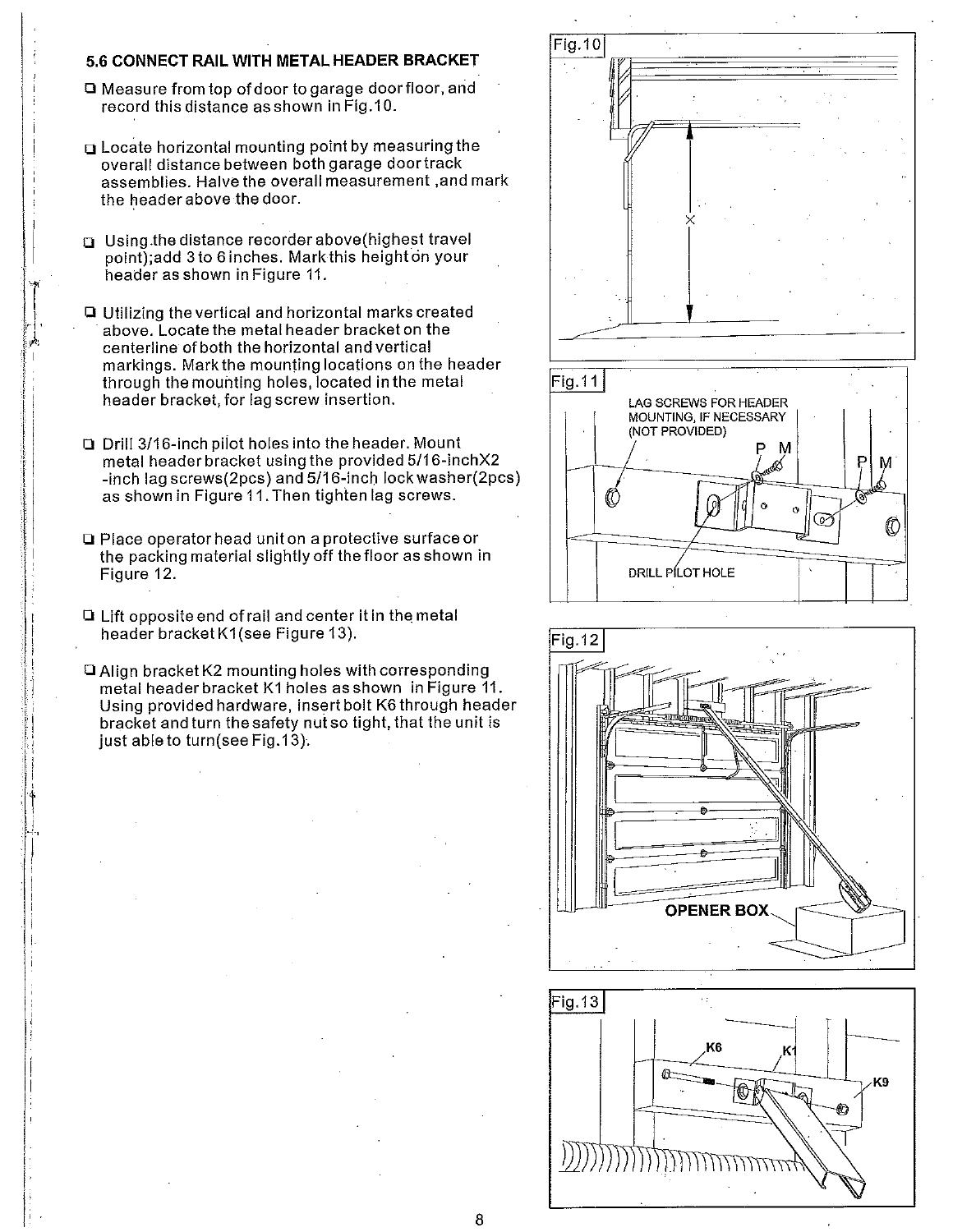### **5.7 PREPARiNGAND INSTALLING HEAD UNIT**

Attach angle iron (not provided) to base plate 'angles of head unit using 5/16-inchXl-inch bolt  $(2)$  and 5/16-inch lock nut  $(2)$  (not provided) as shown in Figure 14.

- Measure length "Y" as shown in Figure 15, between rail header bracket and vertical angle iron. Record this distance.
- Measure the same distance as recorded in the previous step and mark the ceiling with this measurement.

įI, ļ.

希克



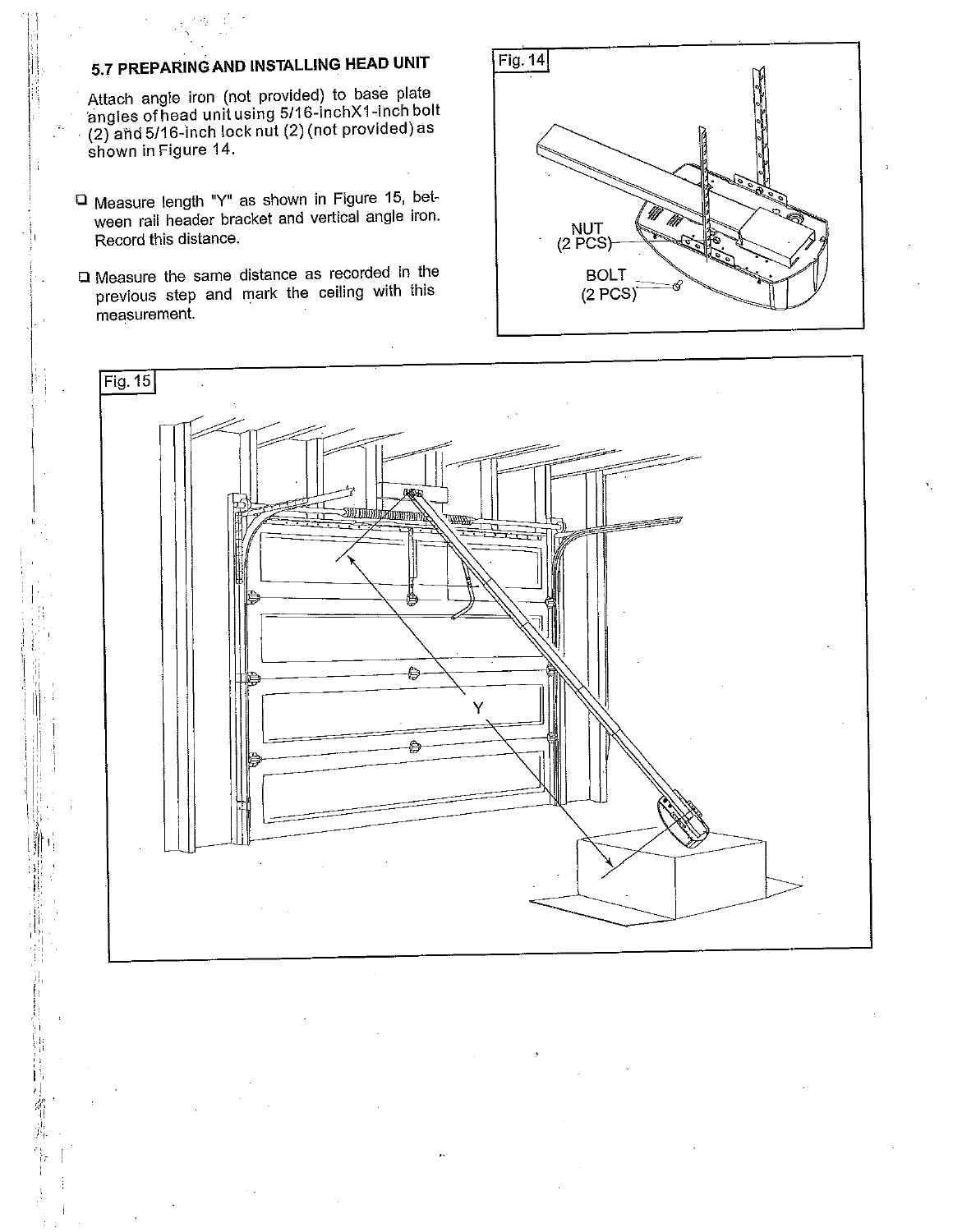- If garage-framing supports are not accessible, attach a length of angle iron or 2X4, 2X6 or 2X10 inches pieces of wood (not provided) to the ceiling securing it to the joists with lag Screw M (2 pcs); refer to Figure 16.
- With mounting angle iron securely fastened, lift unit up and using not provided lag bolts and washers to secure unit to ceiling (see Figure 17).





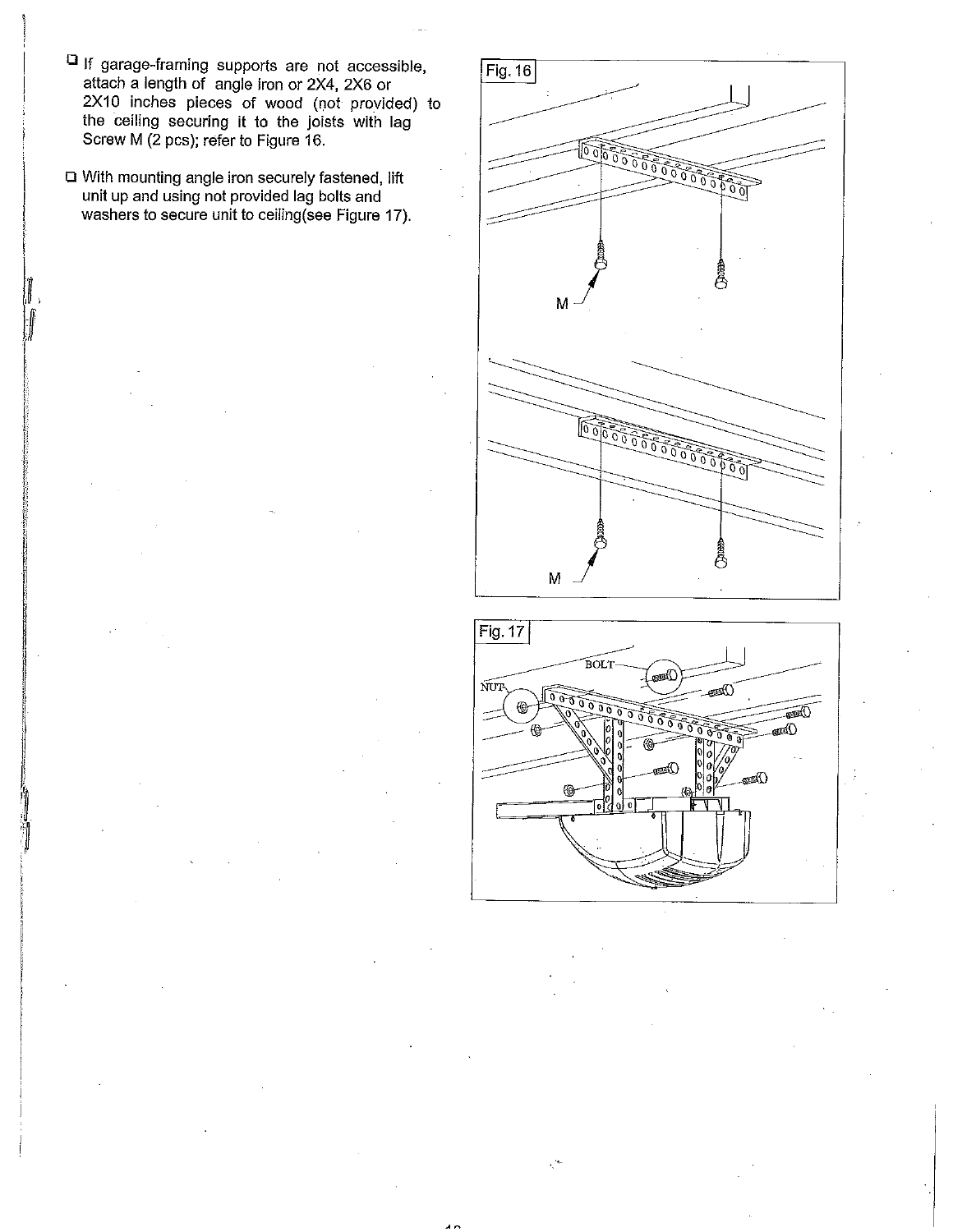#### 5.8 ATTACH DOOR TO UNIT

With the door in the fully closed position attach the door arm assembly to the door bracket supplied by the door manufacturer and already installed on door using L8,L10 and L11, as shown in Figure 18.

#### **NOTE.**

**Upon finishing arm and emergency release installation, check door for proper operation and clearance by manually moving door to full opened and closed position. Only activate the emergency release, if trolley and chain connector are engaged. In case door travel is hampered in anyway locate interference and remove.**

Q Install the emergency release cord, and warning tag as shown in Figure 19. Thread the release cord through the latch hole in the carriage and tie a knot. Feed the other end through the guide hole, the warning tag and the emergency release -handle and tie a knot.

Install the actuating member for the manual release at a height more than 6 feet. Permanently fix the label concerning the 'manual release adjacent to its actuating member.



- Install a maximum of 60- Watt bulb into the light socket.
- $\Box$  Close diffuser by aligning diffuser tabs with corresponding slots in opener head cover. Refer to Figure 20.

**A**CAUTION **Do not install bulbs larger than a standard size 60-Watt bulb. A larger or higher-wattage bulb**

**may result in fire or damage to the opener and personal property.**





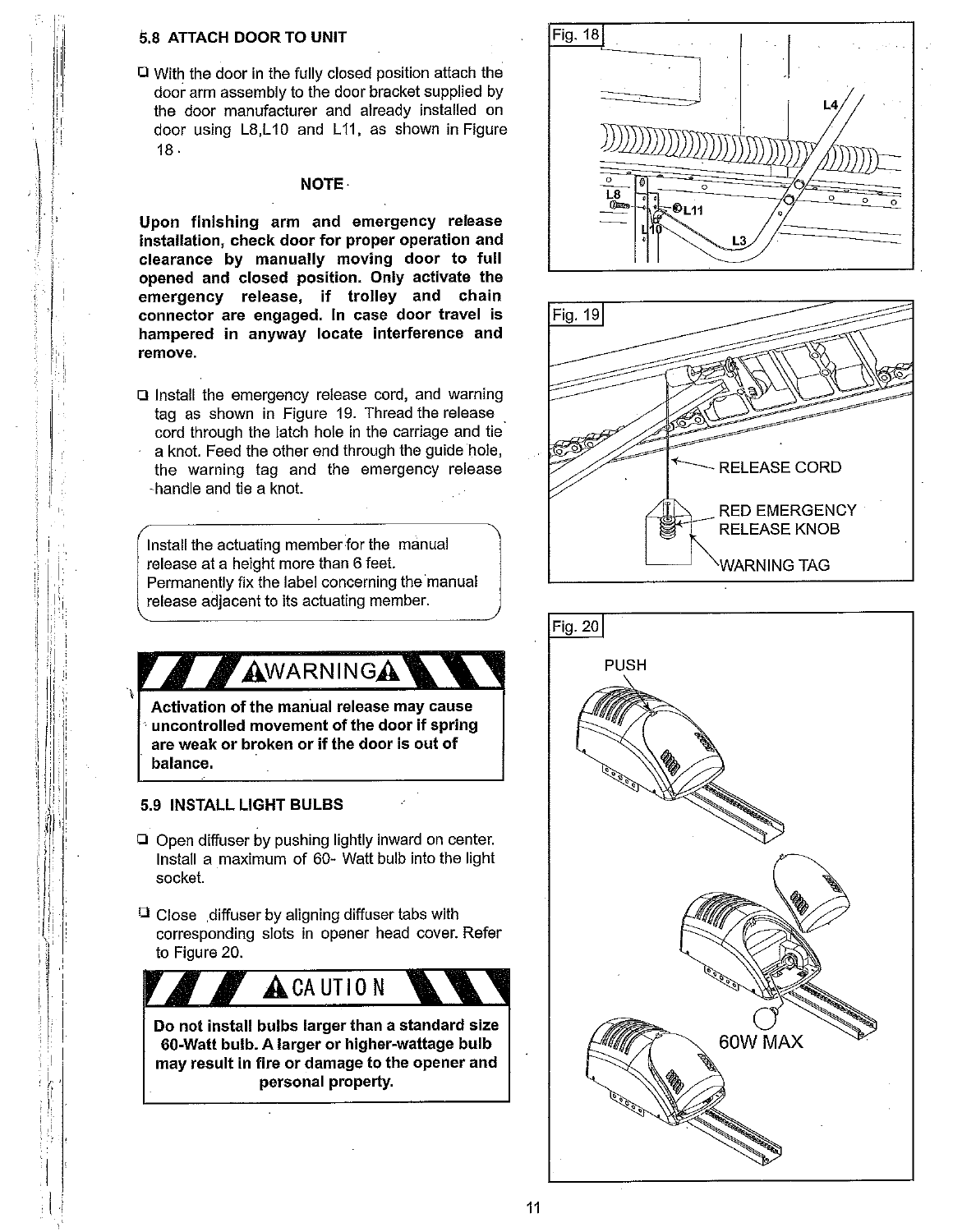#### 5710 CONNEcT **POWERTOUNIT**

Your opener is provided with an insulated power cord terminated in a 3:prong grounding plug. The power cord must be connected to a standard grounding outlet located no more than 4 feet from the garage door opener head. If there is no outlet within these confines, you must have a qualified electrician install an approved, grounded outlet.

 $\Box$  Plug unit into properly grounded outlet.

 $\Box$  Power is now applied to unit.

if insulated power cord is damaged,replacing work is to be performed by a qualified electrician.

AWARNINGA

**To prevent electrocution or fire, installation and wiring must be done in accordance with local electrical and building codes. DO NOT use an extension cord, DO NOT use a 3 to 2 plug adapter. DO NOT modify or cut offthe grounding pin on the plug.**

#### **5.10.1 Instructions For Permanent Wiring Of Unit**

 $\Box$  If you choose to permanently wire your opener, contact a qualified electrician to run the necessary wiring and to perform all electrical connections.

## **AWARNING A**

**To prevent electrocution, disconnect the opener from power and turn off power at circuit breaker for the circuit you wili be using to connect to the opener.**

- Remove the garage door opener cover by .removing the 5 screws located on the base of the unit. DO NOT DISCONNECT ANY WIRES EXCEPT THE POWER CORD.
- Remove the pbwer cord strain relief by compressing it and pushing it out of the associated mounting hole.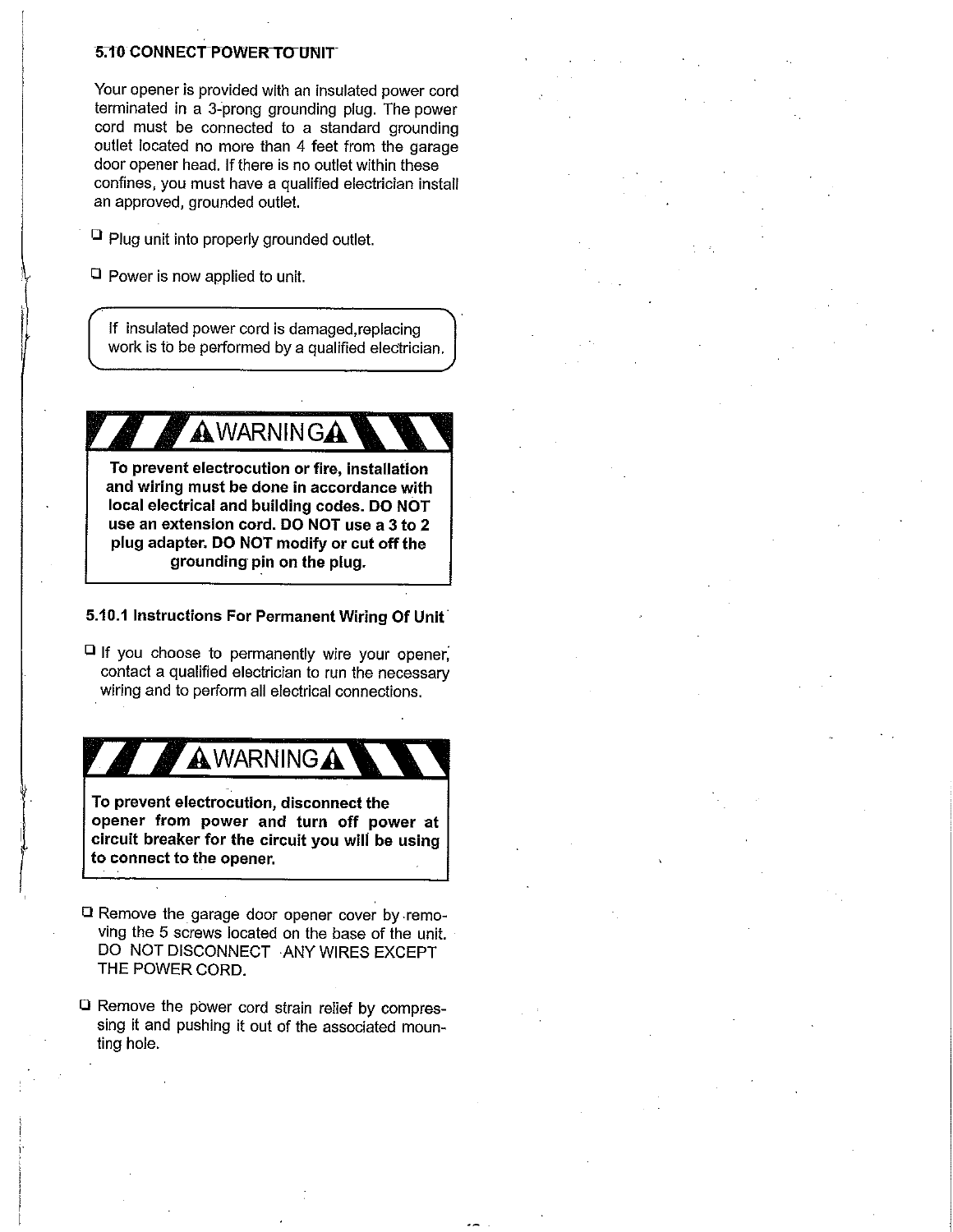- $\Box$  Cut the power cord leads close to where the cord enters opener, so that after cut, there is at least 6 inches of wire remaining (white-neutral, black-hot, and green-ground) inside the opener connected to the terminal block.
- **Q** Install conduit and secure it to the opener base plate through the power cord strain relief mounting hole, as shown in Figure 21.
- ~3Attach corresponding wires together, new incoming leads with internal wiring, (green-ground, blackhot and white-neutral) using approved wirenuts (Wirenuts not provided).
- $^{\square}$  Re-assemble cover and base using appropriate hardware. Check to ensure that no wires are pinched between the base and cover.
- $\Box$  Power may be applied to unit.

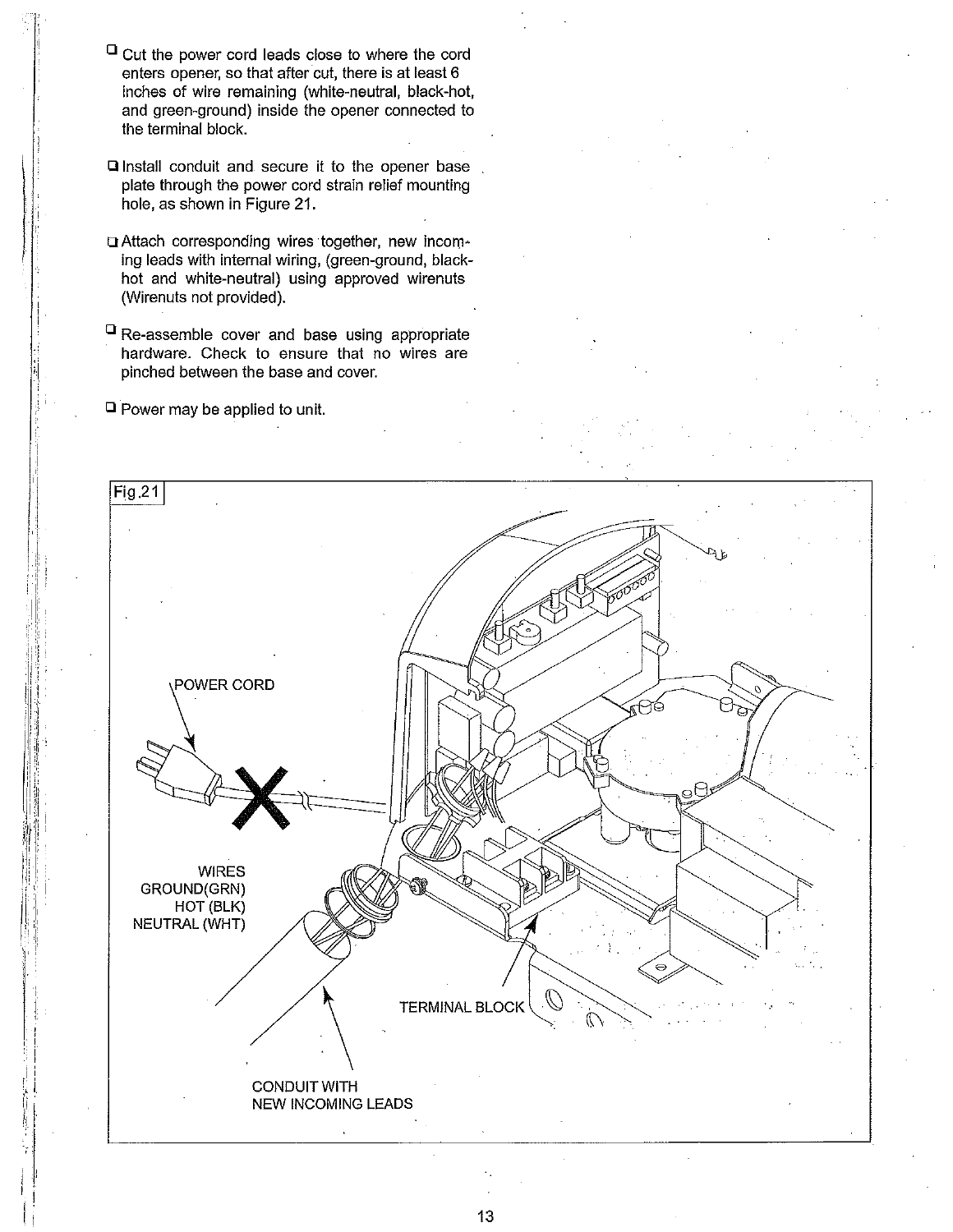#### **5.11 INITIALIZING DOOR TRAVEL**

**Your new garage door opener has been equipped with SMART LEARN TECHNOLOGY. All adjustments can only be performed from the three program buttons.**

**During the learning mode run no evaluation of the photo eye sensor, since and overloading will occur, The learning mode is not possible via the handheld transmitter.**

Before starting the learning process ensure thatthe trolley is engaged. During this learning process the control is taught the end positions of the garage as well as the force required for the opening and closing process.

To achieve this purpose, the following steps are to be performed:

- $\square$  Disconnect mains plug from socket, Detach the screw on the back of the header and remove the cover(see Fig.22), then plug in again.
- $\Box$  Press and hold down the "CANC" push button, then press the "TEST" push button and hold down both push buttons simultaneously, until LED 2 (green) flashes quickly.

Release both push buttons.

All memories are nowdeleted.

For next step wait until LED 1 (red) and LED 2 (green) flash simultaneously.

Press and (hold) the "TEST" push button. Please release the push button about 4 inch before the position "DoorCIosed" is reached. By shortly and frequently pushing the "TEST" button you can bring the door into a precisely defined end position. LED 2 (green) lights up.

Once the "DoorCIosed" end position is reached, release the push button. Press the "CANC" push button. The "DoorClosed" position is memorised, LED 1 (red) lights up.

 $\Omega$  Press and (hold) the "TEST" push button. Please. release the push button about 4 inch before the position "door open" is reached. By shortly and frequent!y pushing the "TEST" button you can bring the door into a precisely defined end position. LED 2 (green)lights up. Once the "DoorOpen" end position is reached release the push button. Press the "CANC" push button. The "DoorOpen" position is memorised, LED  $1$  (red) lights up.

 $\Box$  Press the "TEST" push button briefly. LED 1(red) and LED 2 (green) flash, With a time delay the door performs automaticly a fully closing and opening cycle. The lights go out. LED 1 (red) flashes.

Do not interrupt the movement by pressing any buttons.



Programming is complete.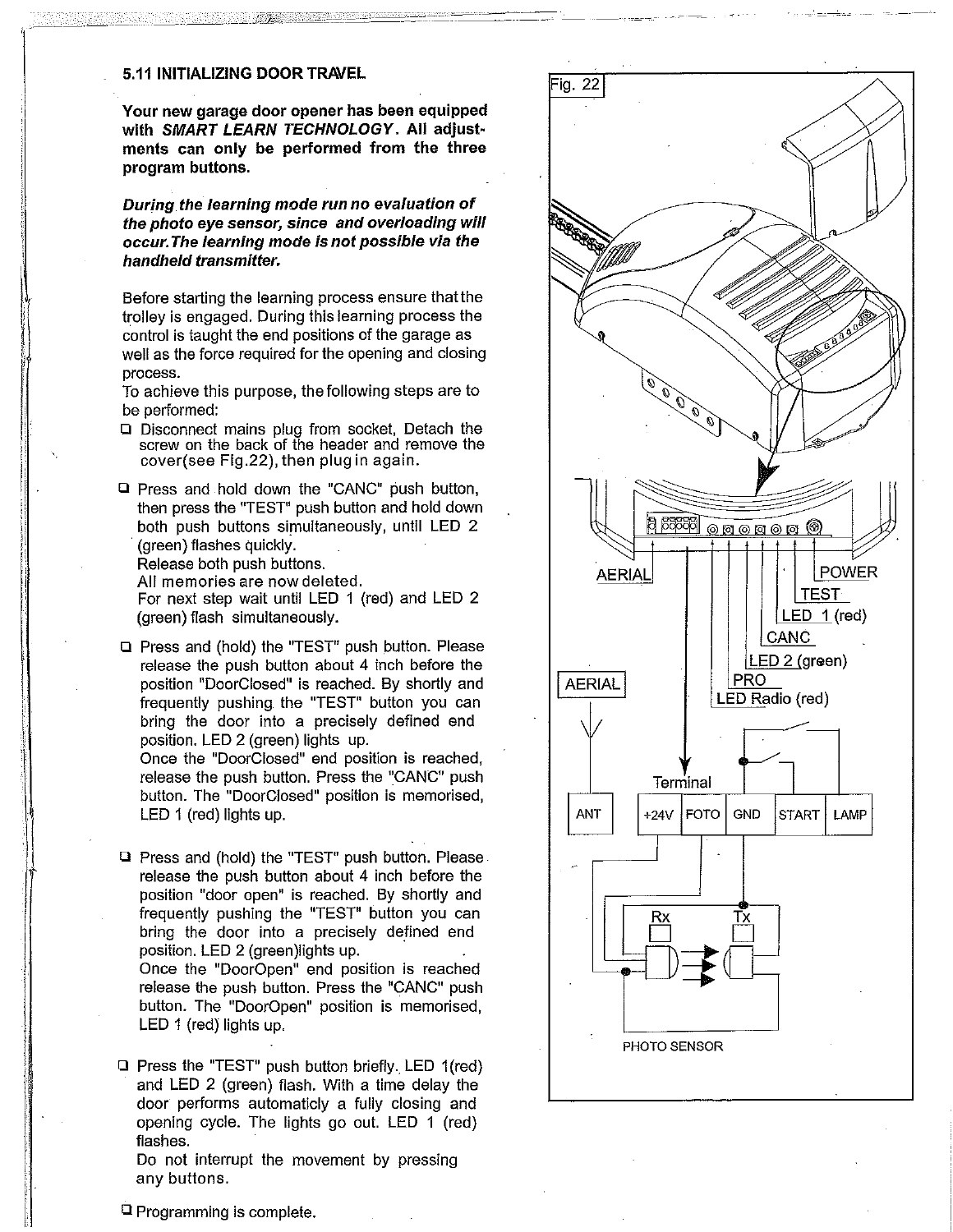#### **5.12.1 PROGRAMMING RECEIVER**

1 .Press and hold down the "PROG" push button. LED Radio light up, release "PROG" button until LED Radio go out.

This step will delete old memories. If you do not want to delete old memories, go to step 2.

- 2. Press the "PROG" push button briefly. LED radio light up.
- 3. Press and hold down the transmitter button until LED radio go out.
- 4.Press the transmitter button briefly, the LED radio light up then go out. Programming is complete.

In the case of non-function repeat steps 3 and 4. Repeat steps 2 to 4 to teach in further handheld Transmitter.

Delete handheld transmitter coding: perform.step 1.

#### **5.12.2 Function Of Transmitter**

Pressing the transmitter pushbutton one times starts the garage door opener.

Pressing the push button during movement will make the garage door opener stop.

Pressing the push button again makes the drive reverse.

#### **5.13 CONNECT WALL UNIT (optional)**

The wall unit controls the opening and closing of the garage door.

The wall unit is connected on the control on the clamps "START" and" GND". (see Fig. 22)

**/** Install any fixed control within sight of the door but away from moving parts and at a height of at leat 4,9 feet.

#### **5.14 CONNECT PHOTO EYE SENSORS (optional)**

The photo sensors are connected on the control as shown in Figure 22.

#### **5.t5 CONNECT LAMP SWITCH**

The lamp switch is connected on the control on the lamps "LAMP" and "GND".

#### **5.16,1 SAFETY TESTS & WARNING LABELS**

The opener has been supplied with a safety warning label. Install this warning label as depicted in Figure 23. To adlhere label, peel off the protective backing and stick onto a smooth, clean surface. DO **NOT COVER OR PAINT OVER WARNING LABELS.**

International in a prominent place or near any fixed<br>controls. Permanently fix the labels warning against controls.

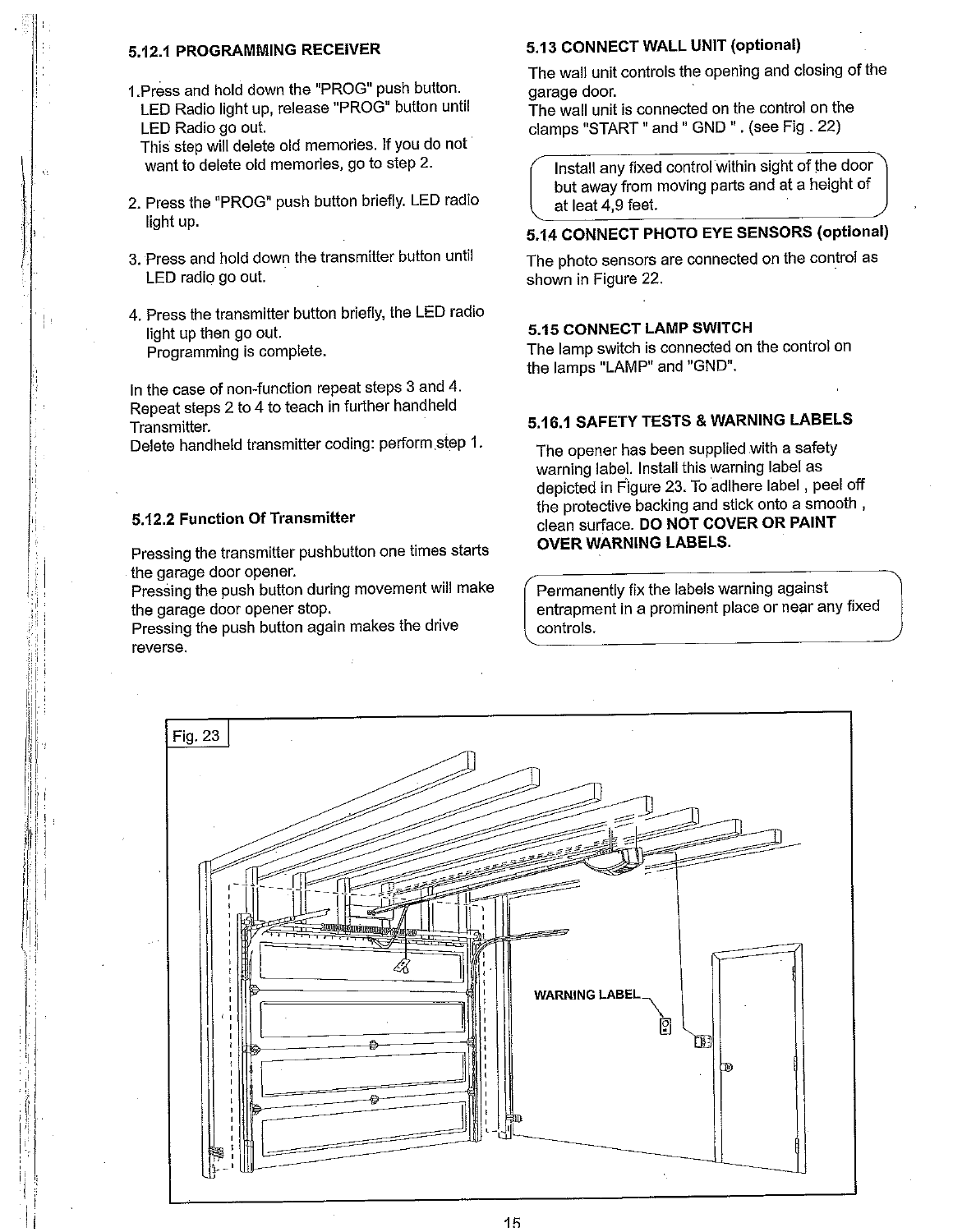#### **5.16.2 Door Reversal Test**

After installation, ensure that the mechanism is properly adjusted and that the drive reverses when the door contact 2 inch high object placed on the floor.

**The Door Reversal feature of your new garage door opener is extremely important and should be performed either once a month or whenever travel or force adjustments have been set or changed.**

- $\Box$  Place a 2X4 inch wooden board on the floor directly in the path of the closing door. See Figure 24. :. ~.:.; ~. <:...~:.:
- $\square$  Start the door in the downward direction using the transmitter or wall unit (not provided).
- $\Box$  If the door reverses before reaching the 2X4, the potentiometer "POWER" on the control has to be turned right (with a small screw driver).
- $\Box$  Upon striking the 2X4 inch, the door should stop, Reverse and automatically return to its fully open position.
- $\Box$  If the door did not reverse upon striking the 2X4, the learning process has to be repeated and the end positions have be defined better. Please refer to Section 5.11. Repeat the complete test again as described above.
- $\Box$  If the system still does not reverse, disconnect your Opener and call a service technician.

#### **5.16.3 Door is loaded Test**

After installation, ensure that the drive prevents or stops the opening movement when the door is loaded with a mass of 44,1 pounds fixed centrally on the bottom edge of the door (for drivers that can be used with doors having openings larger than 2-inch in diameter.

#### **CAUTION EMERGENCY RELEASE**

If door becomes obstructed,detach door from operator by pulling down on the **Emergency Release Knob.** To reconnect,pull knob down and release.Then move door up or down until trolley locks with drive system. keep clear of door path at all times





**Watch the moving door and keep people away until the door is completely opened or closed**

#### **5:16.4 Photo Eye Obstruction Test**

Further safety can be achieved by using photo eye sensors. The following test will determine if your system is operating properly.

- $\Box$  Open the garage door using the wall unit or car remote transmitter.
- $\Box$  Place an empty box in the path of the I/R beam to insure that the beam is broken. Refer to Figure 25. A broken beam is indicated when green LED on the receiving photo eye unit is not light.
- $\Box$  Press the wall unit or car remote transmitter button in order to start the door in its downward travel. The door should not move to the closed posiflon. The wall unit will indicate a safety fault by flashing the SAFETY LED. The door should return to its full open position.
- $\Box$  if the door continues to move to its closed position, disconnect the opener and call a service technician.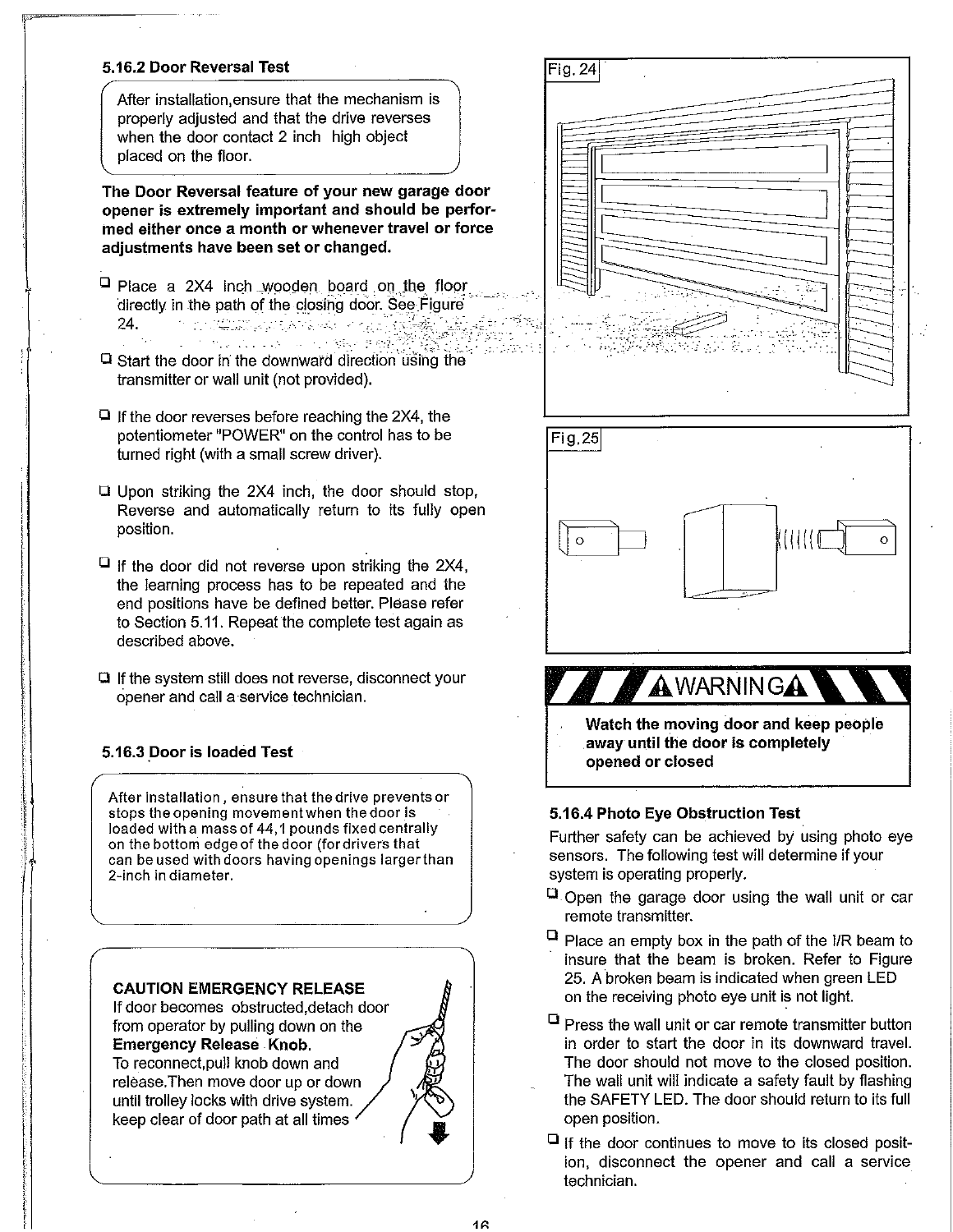#### **6. MAINTENANCE**

### **6.1 Installing Car Remote Battery**

Open car remote by pushing tab lightly inwards and pull cover towards outside, see Figure 26. Install supplied 12V battery (type L1028) noting correct polarity as shown in Figure 26 and then snap unit together.

Frequently examine the installation,in particular cables,springs and mountings,for signs of wear, damage or imbalance.Do not use if repair or adjustment is needed since a fault in the installation or an incorrectly balanced door may cause injury.

After installation, ensure that the parts of the door do extend over public footpaths or road.

## AWARNINGA

**Do not allow children to play with door controls.**

**Keep remote controls away from children, Keep children away when the door is moving.**

**AWARNINGA** 

**Risk of entrapment Regularly check and if necessary adjust to ensure that the door reverses when it contacts a 50mm high object placed on the floor.**



#### **7.TECHNICAL DATA**

| Rated Voltage            | <b>120VAC</b>             |
|--------------------------|---------------------------|
| Rated Frequency          | 60Hz                      |
| Rated Power              | <b>260W</b>               |
| Rated load               | 270N                      |
| Max Force.               | 800N                      |
| Max door surface area    | 107,6 square feet         |
| Motor Voltage            | 24VDC                     |
| Light bulb               | E27 120VA                 |
|                          | 60W(max)                  |
| Consumption in stand by  | $25W$                     |
| <b>Protection Degree</b> | IP <sub>20</sub>          |
| Ambient temperature      | $-30$ to + $70^{\circ}$ C |
| Rated operation time     | 4min                      |
| Radio Frequency          | 310MHz                    |
| Range(in open areas)     | >90 feet                  |
| Aerial                   | 6.7 inch                  |
| Battery for Remote       | 12VDC                     |
| Headroom required        | 1.378 inch                |
| Overall length           | 32.3 feet                 |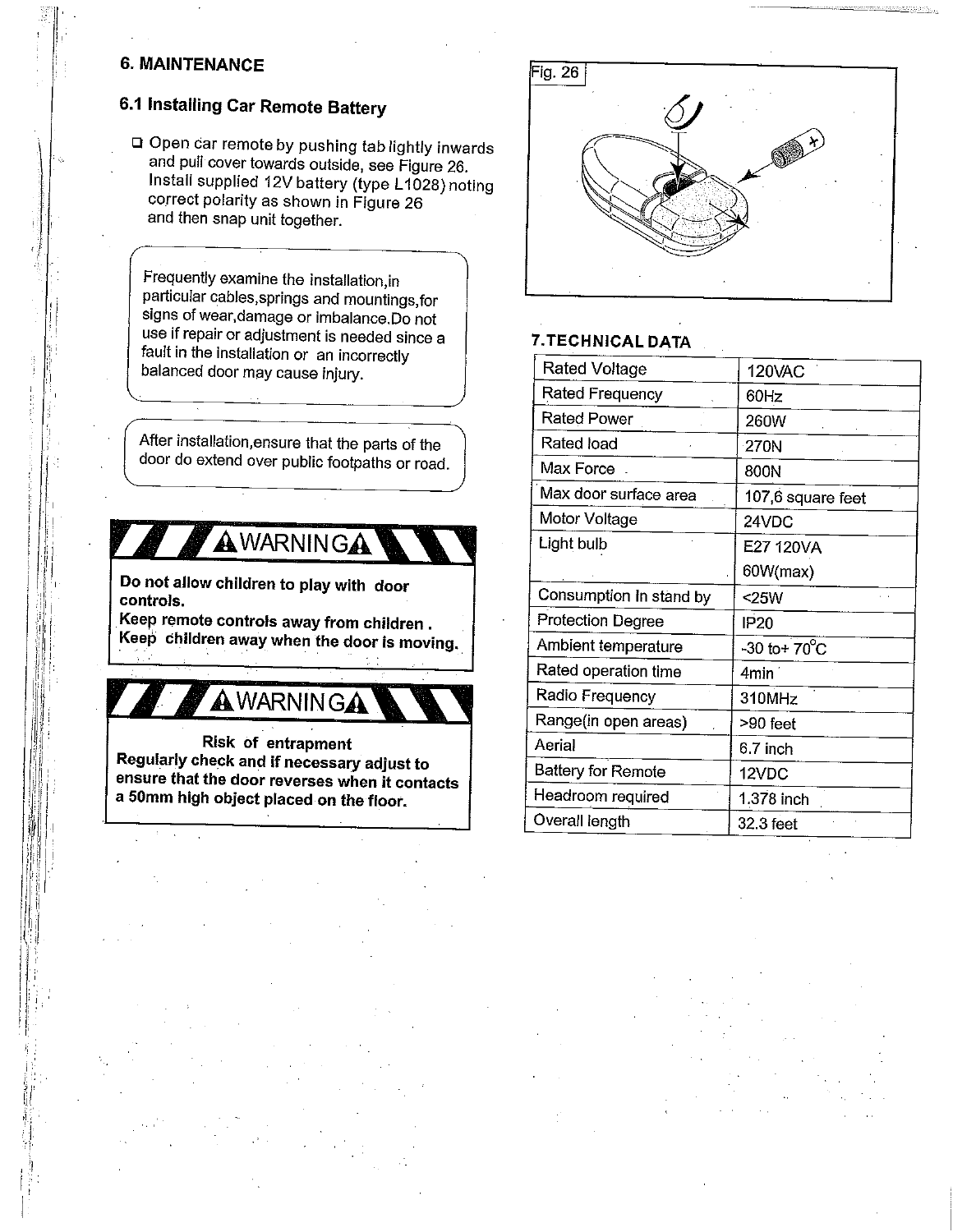A WARNING A

## **iMPORTANT iNSTALLATiON iNSTRUCTiONS**

## **TO REDUCE THE RiSK OF SEVERE iNJURY OR DEATH:,**

### **READ AND FOLLOWALL iNSTALLATION INSTRUCTIONS.**

- 2. Install only on a properly balanced garage door. An improperly balanced door could cause serious injury. Have a qualified service person make repairs to garage door cables, spring assemblies, and other hardware before installing the opener.
- 3. Remove all ropes and remove or make inoperative all locks connected to the garage door before installing opener.
- 4. If possible, install the door opener 7feet or more above the floor.
- 5. Do not connect the opener to sourceof power until instructed to do so.
- 6. Locate the wall control panel: (a) within sight of doors, (b) at a minimum height of 5feet above the ground so small children cannot reach it, (c) away from all moving parts of the door.
- 7. Install the EntrapmentWarning Label next to the wall control panel in aprominent location. The Emergency Release Tag must remain on or next to the emergency release.
- 8. After installing the opener, the door must reverse when it contacts a 1-1/2 inch high object(or a 2X4 board laid flat) on the floor.
- 9. Checkwith the dobr manufacturer to determine if additional reinforcement is required to support the door priorto installation of the garage dooropener.

t074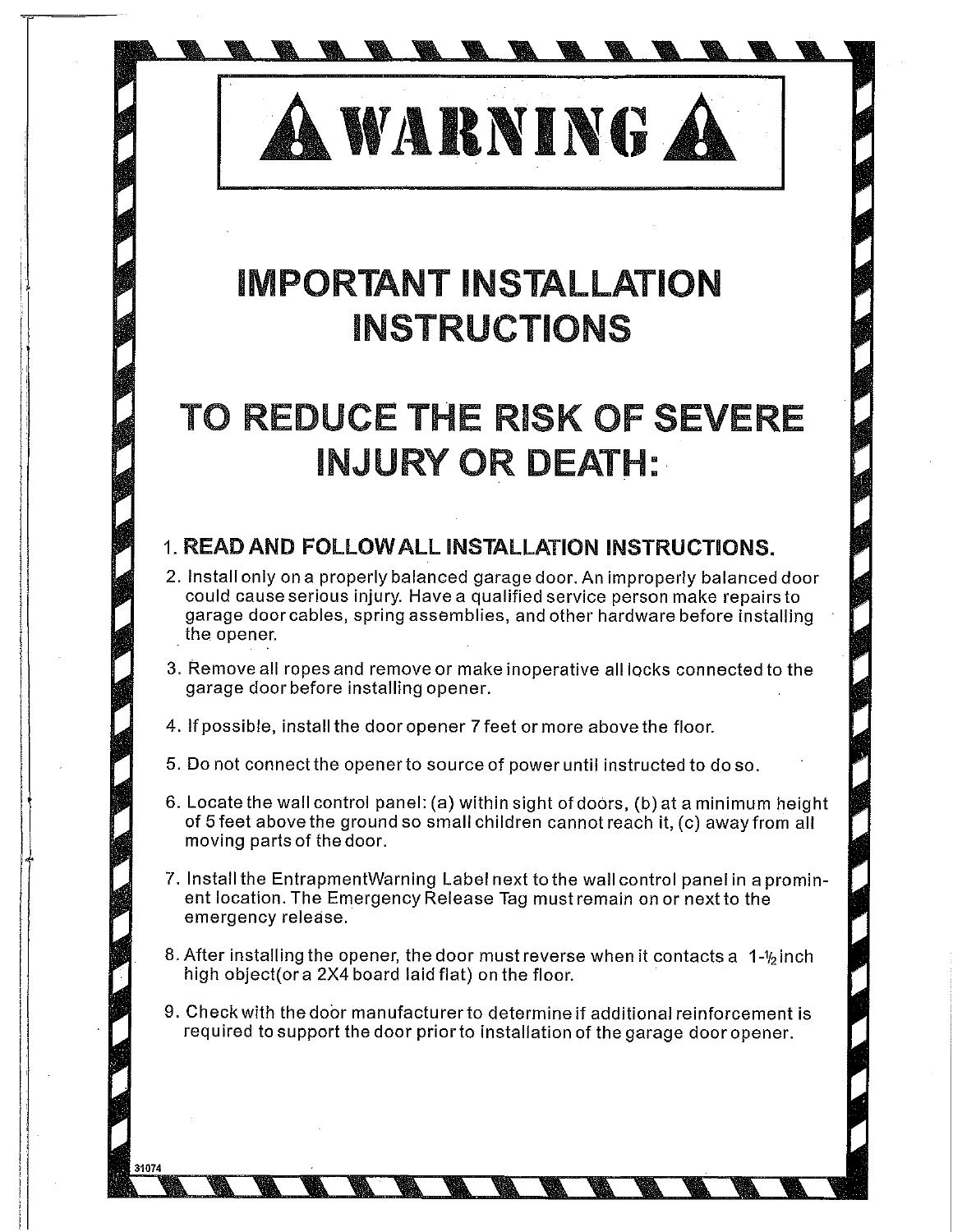#### **8. TROUBLESHOOTING**

| Condition                                                                          | <b>Cause and Resolution</b>                                                                                                                                                                                                                                                                                                                                                                                                                                                                                                                                                                                                                                                                                                                                                                                                                                                                                                                                                                                                                                                                                                                                                               |
|------------------------------------------------------------------------------------|-------------------------------------------------------------------------------------------------------------------------------------------------------------------------------------------------------------------------------------------------------------------------------------------------------------------------------------------------------------------------------------------------------------------------------------------------------------------------------------------------------------------------------------------------------------------------------------------------------------------------------------------------------------------------------------------------------------------------------------------------------------------------------------------------------------------------------------------------------------------------------------------------------------------------------------------------------------------------------------------------------------------------------------------------------------------------------------------------------------------------------------------------------------------------------------------|
| Your GDO does not<br>operate(light does not<br>illuminate, motor does<br>not hum). | 1. Please check if there are any damages at the power cable or if the mains<br>fuse is blown. If yes, contact a qualified electrician.                                                                                                                                                                                                                                                                                                                                                                                                                                                                                                                                                                                                                                                                                                                                                                                                                                                                                                                                                                                                                                                    |
| Your GDO motor hums<br>but the door does not<br>then stops.                        | 1. Check rail and door for any obstructions. Remove obstruction before<br>proceeding.<br>move or it jerks slightly, 2. Disengage door from operator. Actuate unit, does carriage move when<br>detached from door? If yes, check door travel for opstructions.<br>3. Have you disabled your garage door lock?<br>4. Is there a buildup of snow or ice under the door? Your door may be frozen<br>to the ground and may be restricted from moving. Remove any restrictions.<br>5. Are garage door springs broken? If so, have springs replaced.<br>6. Disengage door using your emergency release handle and check travel of<br>door by moving to its full open and full closed position. If you encounter<br>obstructions, remove obstructions from travel and reactuate system.<br>Trolley must be latched into driver and locked.                                                                                                                                                                                                                                                                                                                                                        |
| Your GDO does not<br>operate (light does<br>illuminate).                           | 1. If you do not use photo eye sensors make sure that the corresponding<br>terminals on the PCB are bridged. If photo eye sensors are connected<br>check function of the sensor.                                                                                                                                                                                                                                                                                                                                                                                                                                                                                                                                                                                                                                                                                                                                                                                                                                                                                                                                                                                                          |
| Door begins to open or<br>close and reverses for<br>no apparent reason.            | 1. Check rail and door for any obstructions. Remove obstruction.<br>2. Review your force adjustments and increase as required by turning the<br>potentionmeter" POWER" on the PCB a little bit to the right with a small<br>screw driver(refer to fig.22). Repeat safety reverse test upon any force<br>adjustment.<br>3. Your GDO may require a repeat of the travel and force programming (refer<br>to section 5.11).<br>4. Is your door properly balanced? Call a qualified technician to check and<br>adjust your door.                                                                                                                                                                                                                                                                                                                                                                                                                                                                                                                                                                                                                                                               |
| Door stops during the<br>opening or closing<br>without reversion.                  | 1. If you use photo eye sensors there may be an obstruction within the beam<br>of the photo eye sensors. Check and remove obstruction.                                                                                                                                                                                                                                                                                                                                                                                                                                                                                                                                                                                                                                                                                                                                                                                                                                                                                                                                                                                                                                                    |
| Door does not move<br>any more and light<br>bulb is flashing.                      | 1. There may be an overload at your GDO.<br>a) Check rail and door for any obstructions. Remove obstruction.<br>b) Review your force adjustments and increase as required by turning the<br>potentiometer" POWER" on the PCB a little bit to the right with a small<br>screw drive(refer to fig.22). Repeat safety reverse test upon any force<br>adjustment.<br>c) Your GDO may require a repeat of the travel and force programming<br>(refer to section 5.11).<br>d) is your door properly balanced? call a qualified technician to check<br>and adjust your door.<br>2. There may be a problem with the hall sensor of your GDO (door will only<br>move temporatily and then stops).<br>a) Check if the hall sensor cable (see drawing system parts drive unit<br>assembly, section 7) is connected to the motor and the PCB.<br>b) Remove power from the GDO for a few seconds, then apply power to<br>the GDO again.<br>c) The GDO should automatically switch to the learning mode. Program<br>door travel again (refer to section 5.11). If your GDO still does not work<br>the hall sensor may be defective and the motor assembly has to be<br>replaced a qualified technician. |
|                                                                                    |                                                                                                                                                                                                                                                                                                                                                                                                                                                                                                                                                                                                                                                                                                                                                                                                                                                                                                                                                                                                                                                                                                                                                                                           |